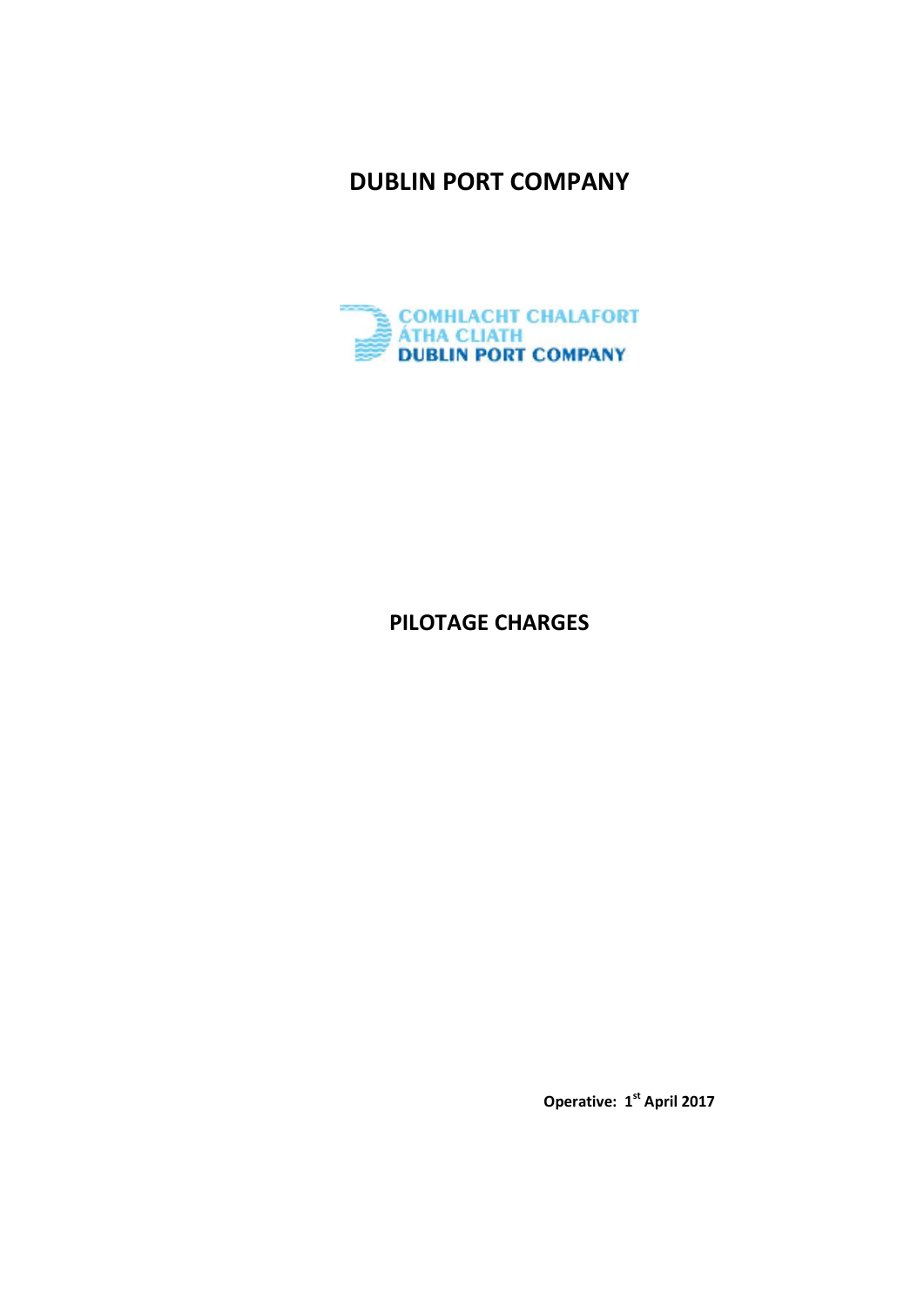## **1. FEES FOR PILOT LICENCES AND PILOTAGE CERTIFICATES**

| Fee for examination and issue of Pilotage Certificate                                                                    | €350 |
|--------------------------------------------------------------------------------------------------------------------------|------|
| Fee for examination and issue of Pilotage Certificate (Restricted)                                                       | £350 |
| Fee for annual renewal of Pilotage Certificate                                                                           | €100 |
| Check Ride                                                                                                               | €250 |
| Fee for each additional ship added to a Pilotage Certificate<br>after the date of granting or renewal of the Certificate | €50  |
| Cancellation of a Pilotage Certificate examination with less than 24<br>Hours' notice                                    |      |

#### **2. PILOTAGE CERTIFICATES**

 The owner of every vessel, the Master or Chief Officer of which is a certificated officer, shall, on every occasion that such certificated officer shall navigate his vessel within any part of the Pilotage District, become liable to pay to the Authority 7.00% of the composite rate which would have been payable in respect of the Pilotage of such vessel within the Pilotage District if the said certificated officer had not held a Pilotage Certificate.

### **3. DUES ON EXEMPTED SHIPS**

 Ships of more than 70 metres but not more than 135 metres in length, which, on application, are exempted by the Harbour Master from compulsory pilotage on departure from Dublin Port, shall be liable for dues at **25%** of the composite rate on such departure.

#### **4. TRIAL TRIPS AND COMPASS ADJUSTING**

Rates for services of Pilots for trial trips in the Bay: **€250 per trip**

In cases where a Pilot is taken aboard a vessel otherwise than at the Quays or Docks of Dublin the boat rate will be payable in addition to the above.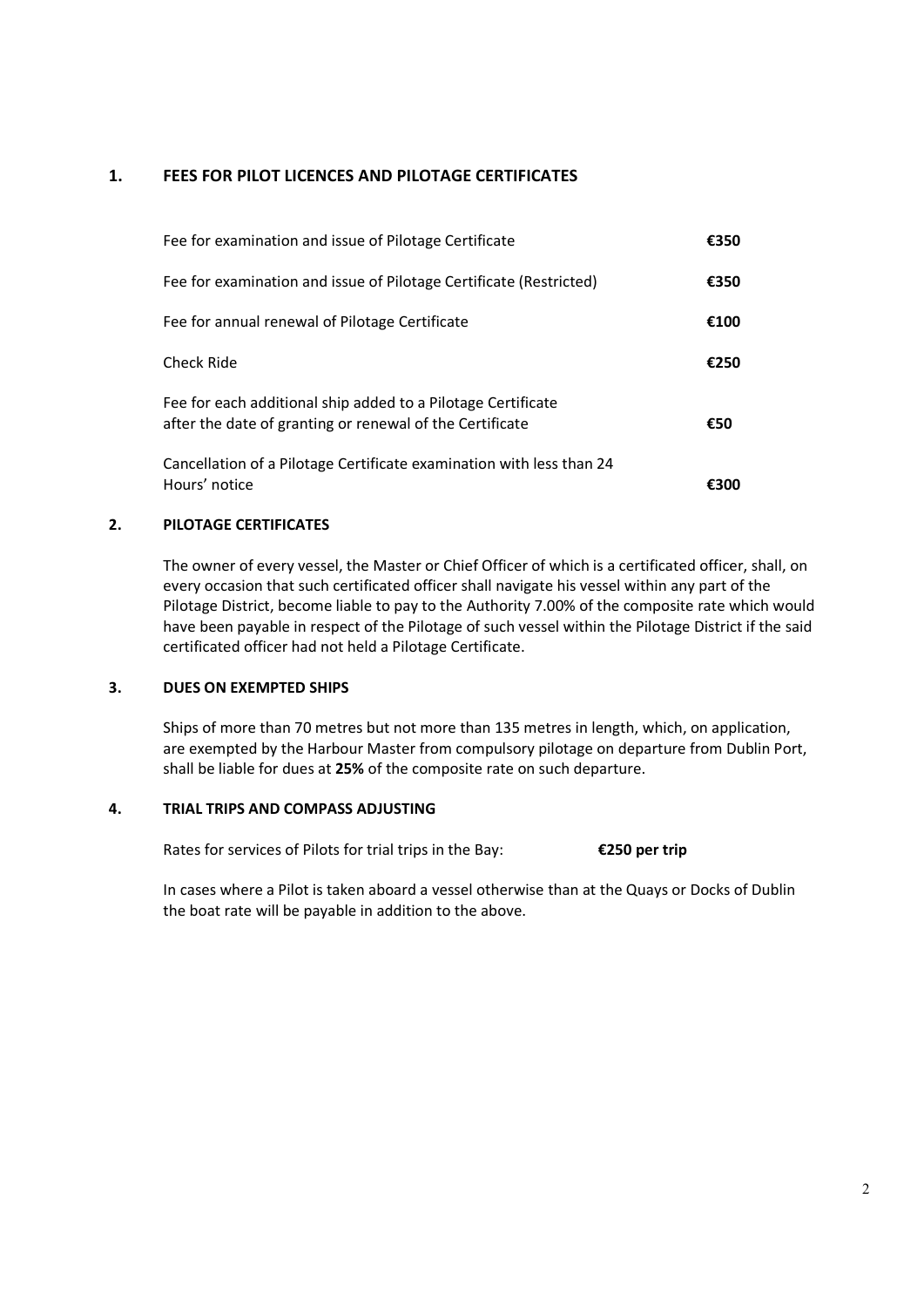#### **5. Cancellation or Detention of a Pilot**

(a) Where a pilot order is postponed or cancelled with less than 2 hours' notice a cancellation fee of **€500** will apply.

(b) Where a ship fails to arrive or depart within 15 minutes after the ordered time the Pilot will return to station and a cancellation charge of **€500** will apply. A new booking will then be required for the services of the Pilot.

(c) Where a Pilot is detained on a ship for longer than the standard job time a detention fee of **€500** will apply.

#### **6. Pilot Carry-Away**

Where a pilot is taken outside the pilotage district, the vessel shall, in addition to the pilotage rates, be liable for detention fees as follows:

Per part thereof **€200 per hour** 

Plus adequate maintenance while on board the vessel

 In addition, if the vessel concerned, or some other vessel belonging to the same owners, does not convey the Pilot back to Dublin within a reasonable time after her arrival at her next port of call, the Pilot shall be entitled to be paid his fare back to Dublin by rail, sea or air.